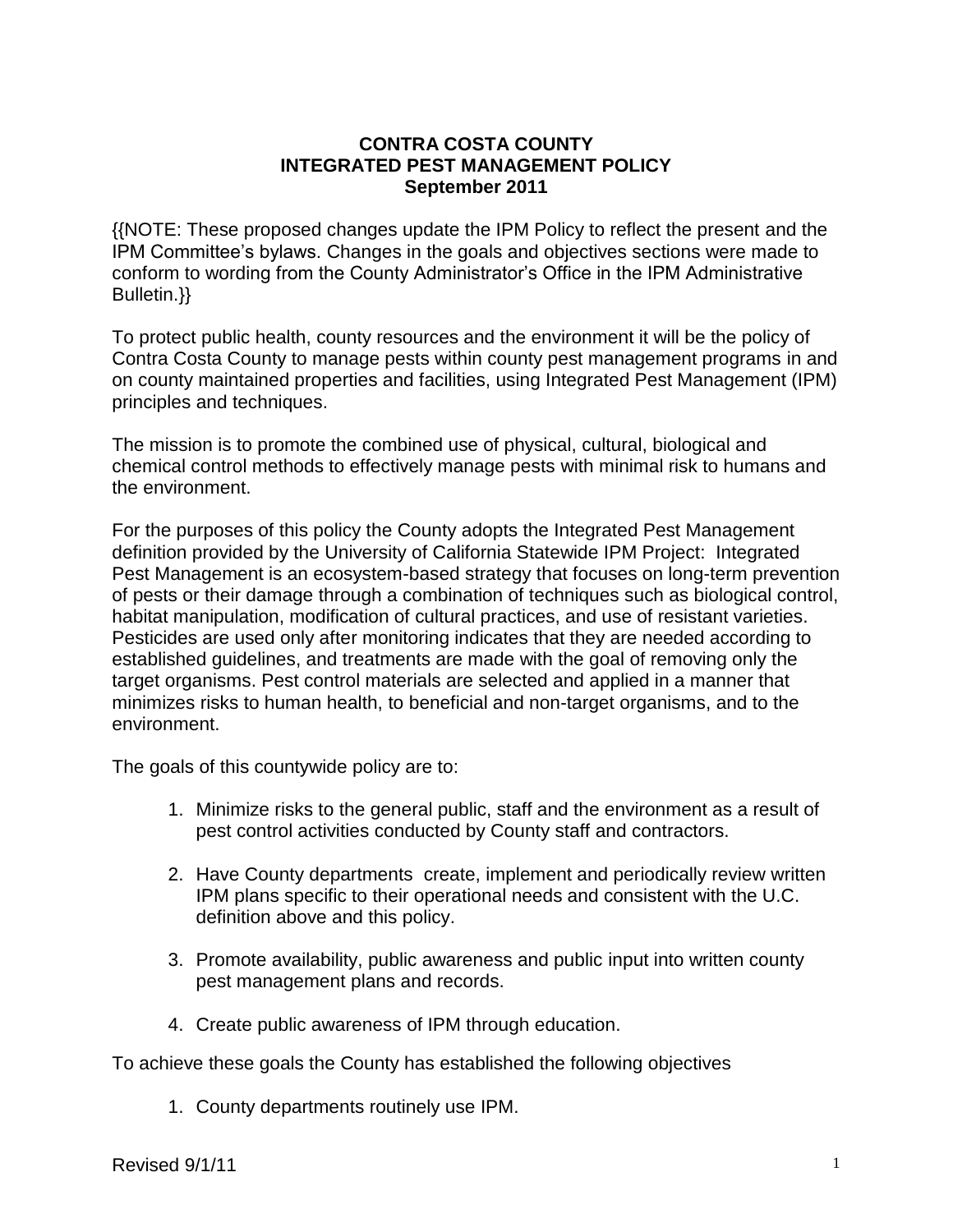- 2. County pest control contracts incorporate County IPM policies and practices .
- 3. County Departments report annually on the development and implementation of IPM programs.
- 4. The County maintains a County IPM Coordinato*r* position that reports to the County Administrator and Board of Supervisors.
- 5. The County maintains an IPM Advisory Committee that provides advice to the Board of Supervisors and assists Departments in reviewing pest control alternatives and related costs or impacts.
- 6. The County provides annual IPM training and outreach programs to address the needs of County Departments and employees.

# **County Departments Routinely Use IPM Programs:**

 The Agriculture, General Services, Health and Public Works Departments who use pest management techniques when providing services are required to develop a written IPM Plan, or its equivalent, and designate an IPM Coordinator responsible for implementation.

{{Note: Facilities Coordinators are not and have never been responsible for adherence to the IPM Policy. Facilities Coordinators receive ongoing training from Pestec during their periodic visits.}}

# **County Pest Control Contracts Incorporate County IPM Policies and Practices**

 All County Departments that contract for pest management services will insure that County IPM policies and practices are adhered to by all licensed pest control contractors performing work on county maintained properties and facilities.

#### **County Departments Reporti Annually on the Development and Implementation of IPM Programs.**

• It is understood that development and implementation of IPM programs will take time. Department IPM Coordinators will prepare annual reports on department pest control activities to the County Administrator*.* {{Note: this information is collected by General Services and reported to the IPM Coordinator in real time and compiled at the end of the year.}} The department annual reports will be reviewed by the IPM Advisory Committee. The IPM Advisory Committee shall compile the information into an annual report that will be submitted to the County Administrator and the Board of Supervisors.

# **The County Maintains a County IPM Coordinator Position that Reports to the Board of Supervisors.**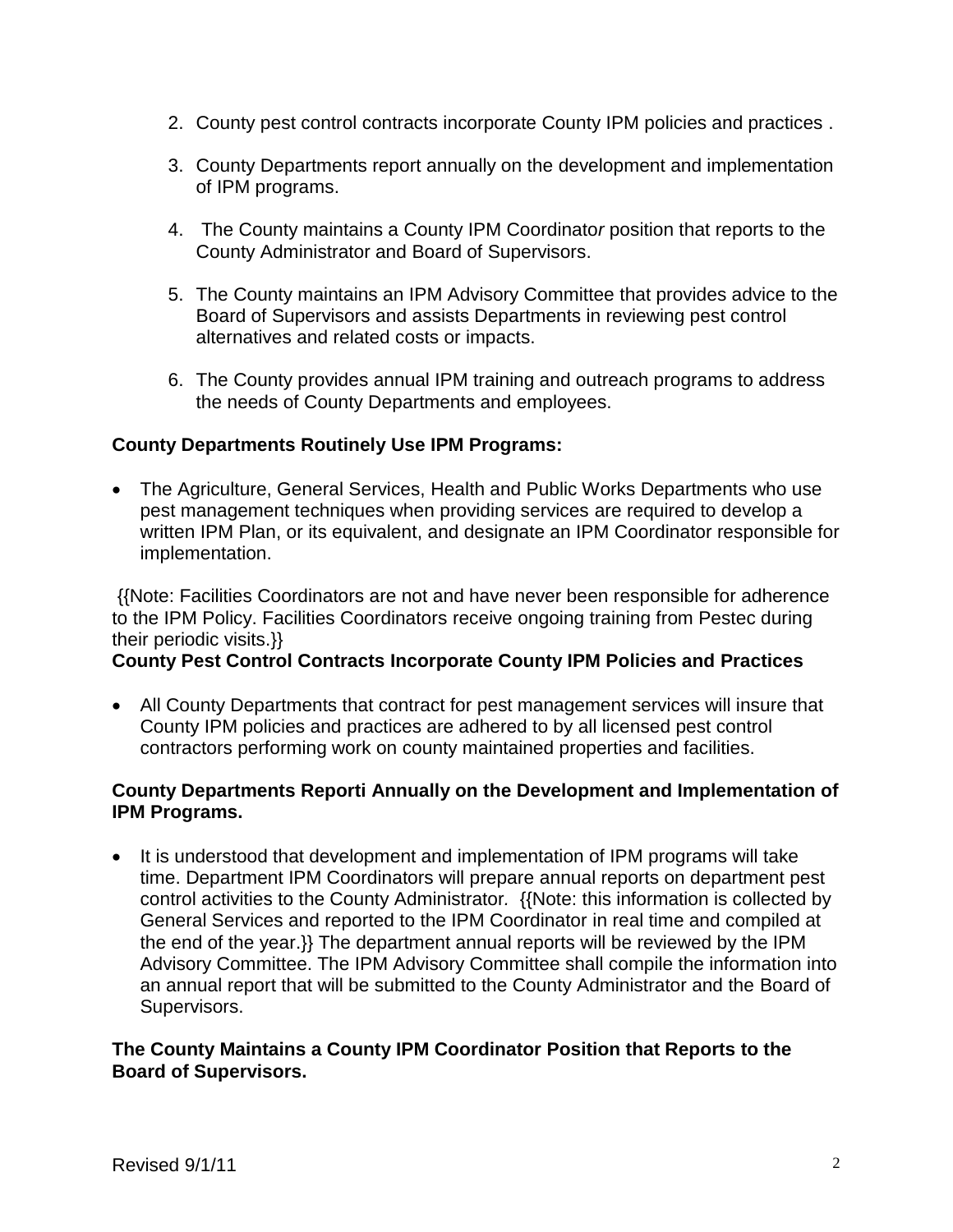- In recognition that development, implementation and oversight of a County IPM Program requires allocation of resources, the position of County IPM Coordinator has been established and funded. The County IPM Coordinator serves as a resource for Department Heads to insure compliance with the County IPM policy. The County IPM Coordinator is required to serve as staff to the IPM Advisory Committee to assist Department Heads in identifying priorities and in acquiring data to properly evaluate pest control needs and appropriate solutions.
- The County IPM Coordinator will provide annual updates to the PEHAB and Fish and Wildlife Committees. {{Note: the intent here was to provide an update to PEHAB and Fish and Wildlife each once a year, not 2 updates to PEHAB and 2 to F&W.}}

## **The County Maintains an IPM Advisory Committee to Assist Departments in Reviewing Pest Control Solutions and Related Costs or Impacts.**

- An IPM Advisory Committee has been created consisting of the Agricultural Commissioner, or designee; General Services Deputy Director, or designee; Public Works Deputy Director or designee; Health Services Department representative; County/Unicorporated County Storm Water Program representative; one Public and Environmental Health Advisory Board member; a public member from the County Fish & Wildlife Committee; a current pest management contractor with the General Services Department; one member of an environmental organization; and three (3) members of the public at large. The Advisory Committee will serve as a resource to help both Department Heads and the Board of Supervisors review and improve existing programs and the processes used for making pest management decisions.
- The IPM Advisory Committee may form subcommittees of its members to research and explore specific issues that come before the Committee. The goal of a subcommittee is to provide a working forum for interaction and for information exchange among experts and staff focusing on issues needing in-depth consideration.
- The IPM Advisory Committee may use Technical Advisory Committees to develop information regarding pest control decisions. The IPM Technical Advisory Committee may include representatives from the East Bay Regional Park District, Contra Costa Mosquito & Vector Control District, Contra Costa Water District, the University of California Cooperative Extension, Pesticide Applicators Professional Association and/or Pest Control Operators of California and other appropriate representatives with expertise in a specific field.
- Information regarding preferred pest control solutions must include data regarding comparative efficacy, cost, environmental impact and hazards to the public and applicator. Information and recommendations must be based on the best science available.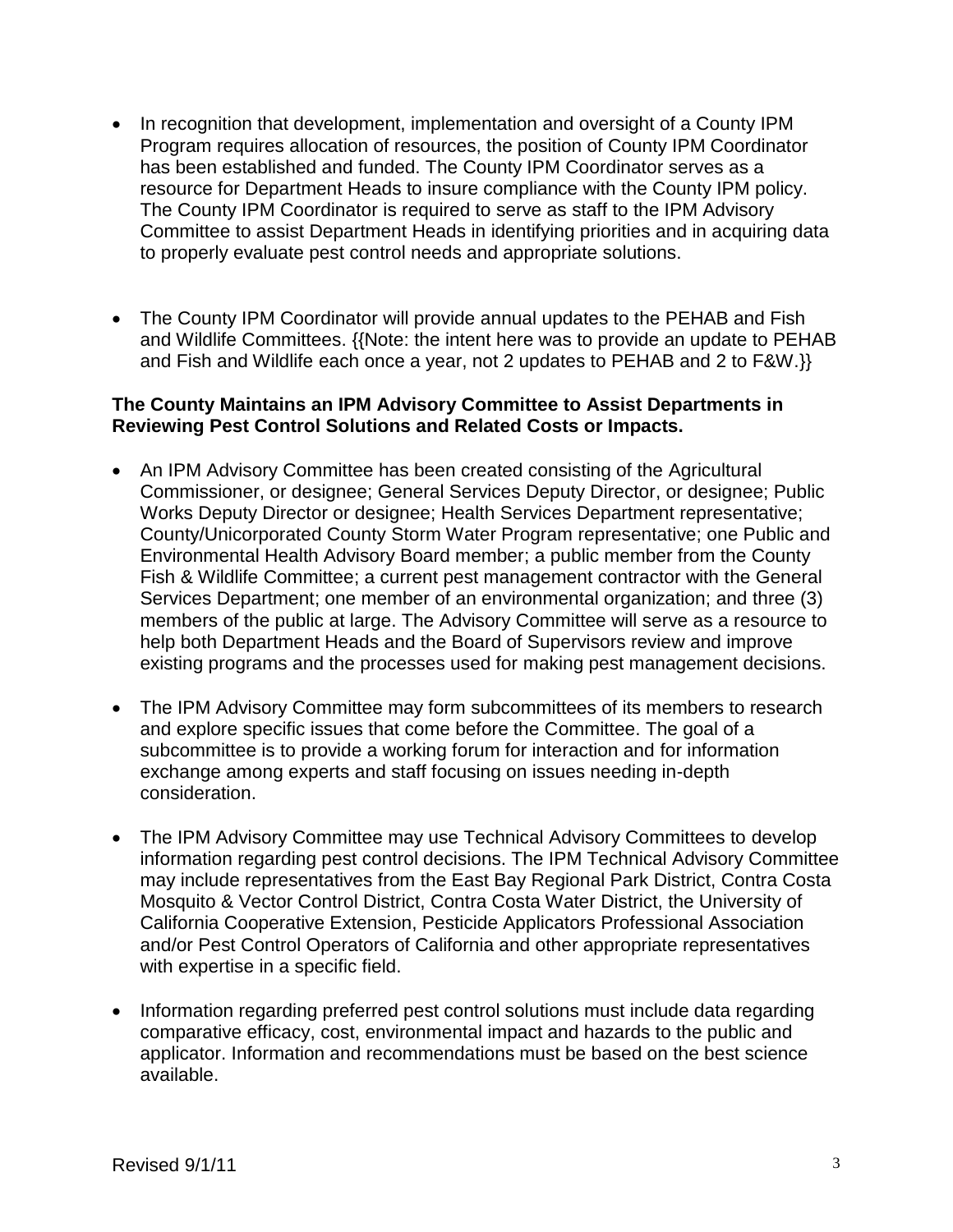The IPM Advisory Committee will also work with the County IPM Coordinator to develop IPM training programs for County Departments and their employees to assist in compliance with the county's IPM policy. Additional support could also be provided to County Departments who wish to develop public outreach programs to address environmental and public health concerns.

# **The County Provides Annual IPM Training and Outreach Programs to Address the Needs of County Departments and Employees.**

- Training programs will be developed under the direction of County IPM Coordinator with the concurrence of the IPM Advisory Committee to ensure that County employees understand IPM techniques and County policy. Utilizing resources such as the U.C. Pest Management Guidelines that have been developed by the University of California Statewide IPM Program, training classes on integrated pest management techniques will be developed and made available for County employees.
- Public outreach programs to address environmental and health concerns will also be developed to compliment existing county programs.